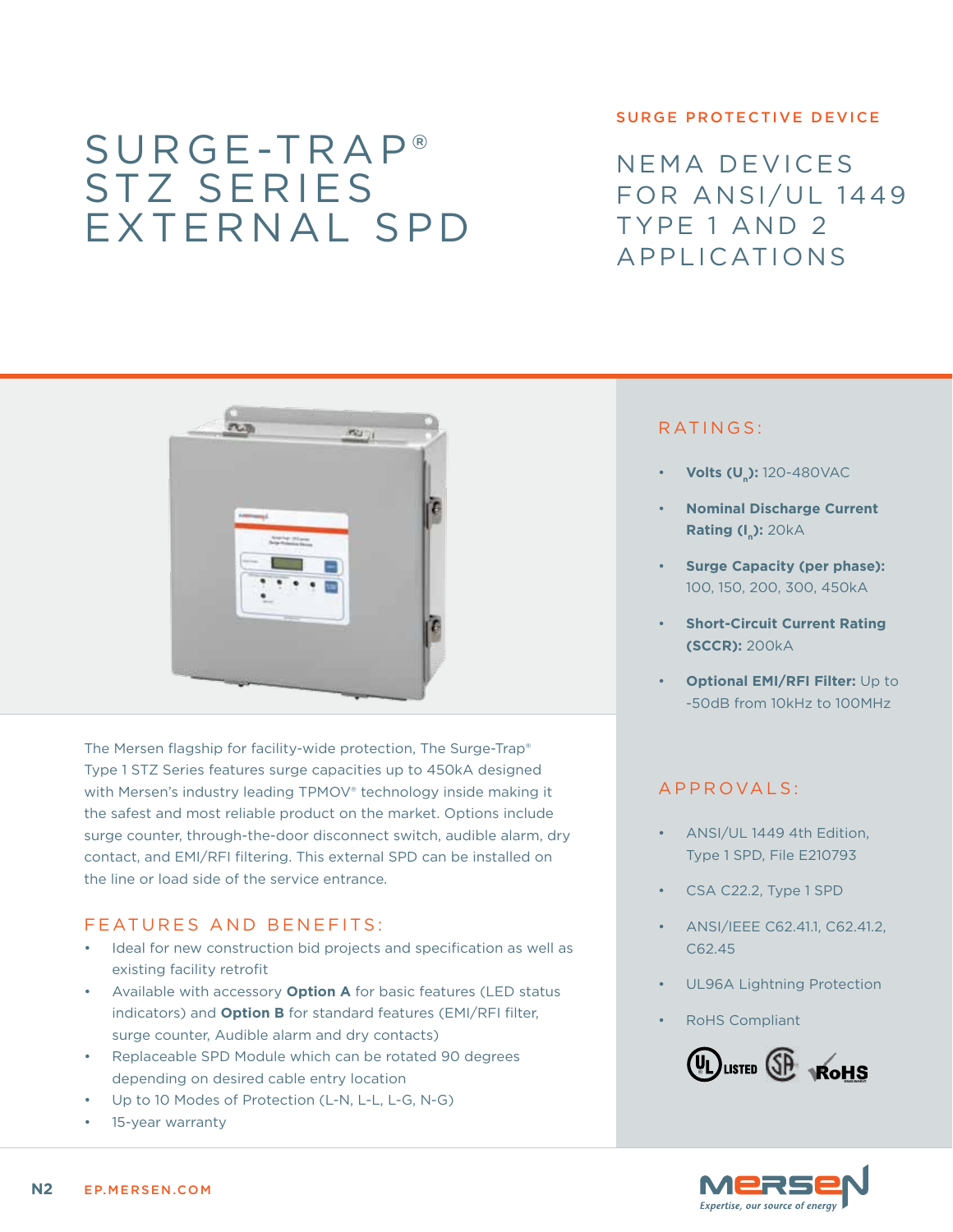

Note: Images above show HMI mounted on Internal SPD (STZ-R Series). For the STZ External SPD, HMI will be mounted on the enclosure door.